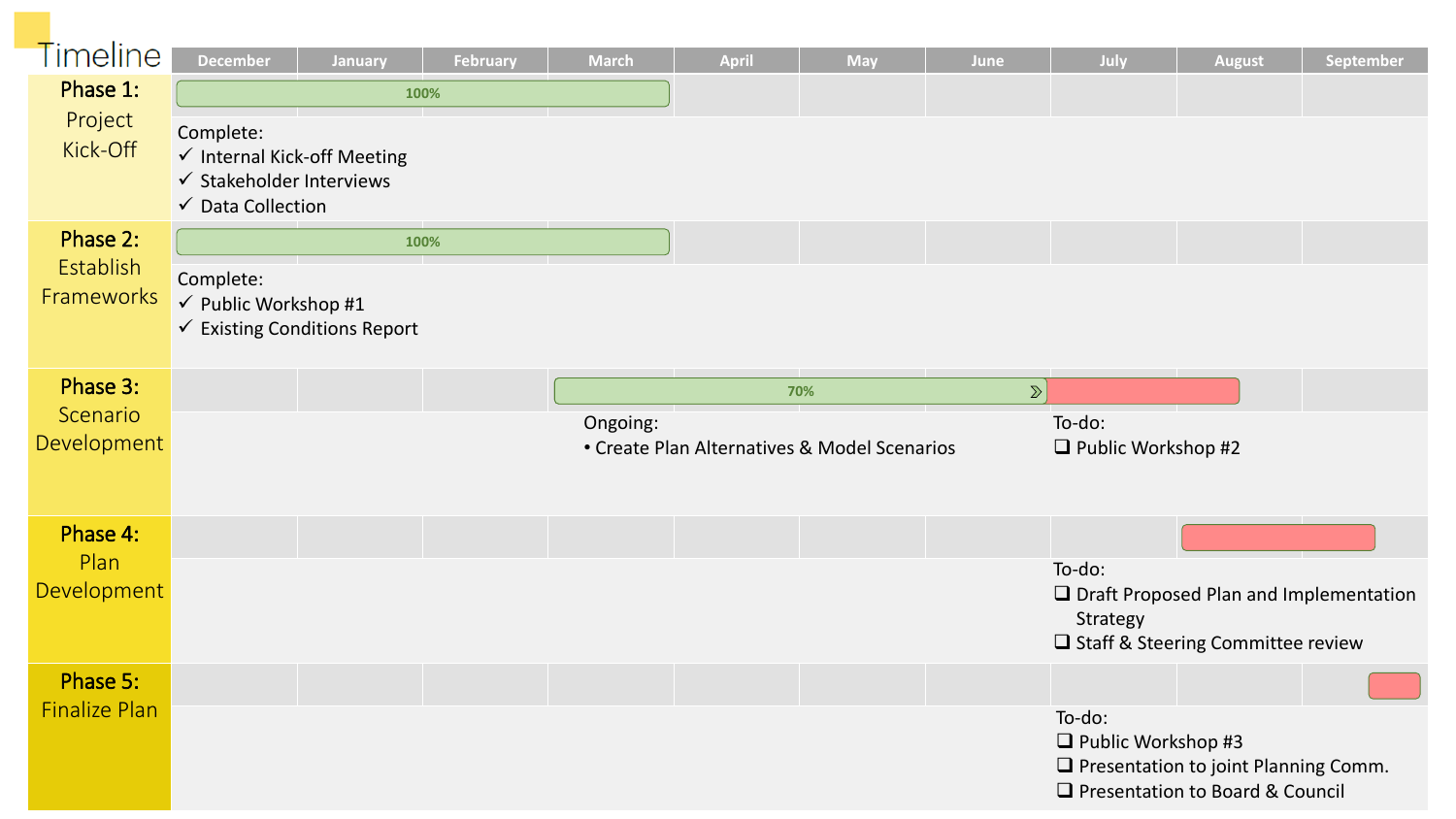# Phase 1: Project Kick-off

## $\checkmark$  Task 1.1: Internal Kick-Off Meeting

The consultant team will meet with County staff to develop a project timeline outlining the steps of the process. The details of the scope of work, plan elements, and engagement process will be refined at this meeting.

## $\checkmark$  Task 1.2: Stakeholder Interviews

The consultant team will support the Steering Committee and Staff in identifying potential Stakeholders to ensure that all points-of-view and areas of expertise necessary to inform the project are represented in the interviews. Members of the consultant team will interview Stakeholders to understand what goals, ideas, or concerns they have for the project area. This will provide crucial qualitative information that will help to contextualize the quantitative data collected in the following task.

### $\checkmark$  Task 1.3: Data Collection and Review of Existing Documents

The consultant team will collect existing conditions information from a variety of sources, including current Town and County baseline information, previous planning studies and documents, publicly available and third-party datasets, and physical observation. This information will be used to establish a baseline of information on existing conditions of the area, including the physical conditions above and below grade, social, demographic, and economic conditions, and documentation of the range of pressures driving new development, as well as the impact that development in this area is expected to have on the local and regional environment and transportation system.

# Phase 2: Establish Frameworks

### $\sqrt{\text{Task}}$  2.1: Analysis and Evaluation

The consultant team will analyze documents collected in Task 1.3 Data Collection and Review, and will evaluate what impact this information will have on the development of the plan and supporting regulations. Existing conditions for topics including traffic and natural resources will be analyzed to identify "hot spots" that need attention. These "hot spots" will help to inform special areas of focus at the Public Orientation, where efforts will be made to establish a shared understanding of the constraints and possibilities posed by these issues. This Analysis and Evaluation exercise will help to provide a framework for the sorts of development types to consider for the development of Northern South Park. The report could be formatted as a slide deck to facilitate clearer presentation to Stakeholders and community members.

### Task 2.2: Public Orientation and Visioning Workshop

Opticos will lead an interactive public meeting (in person or digital, to be determined) to introduce the project to the community, set the process framework for the course of the planning process, communicate the necessary feedback loops for public input, and establish expectations and goals for the Plan. The meeting will establish an "educational baseline" for the Steering Committee and the public so there is a common understanding of the goals and the process, as well as best practices and constraints to feasibility. This meeting will explain the project and establish a shared community understanding of the purpose, process, roles, and opportunities for community involvement.